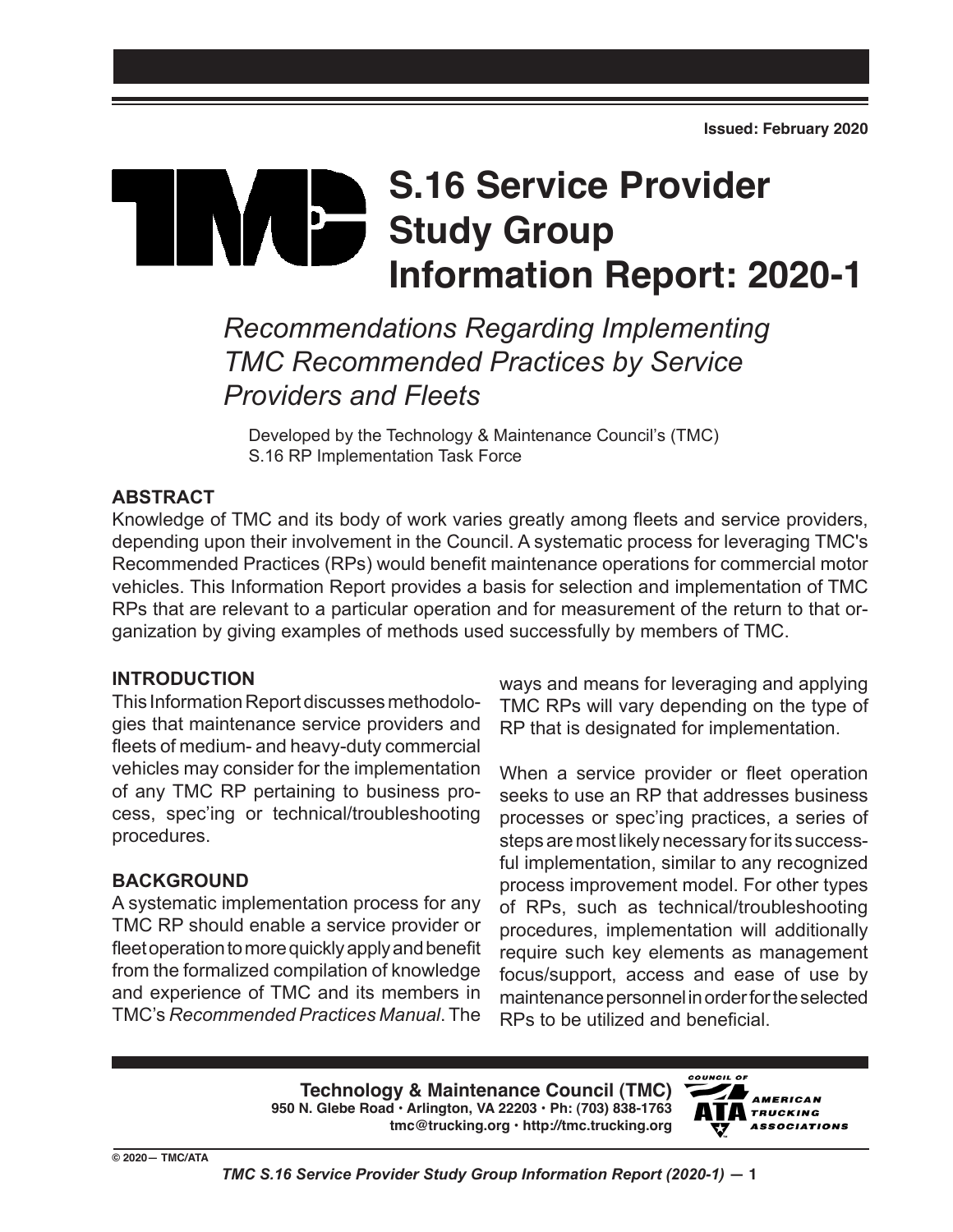TMC anticipates that the information presented in this report will evolve over time, and may at some point spur development of a TMC RP in its own right. The evolution technology will also facilitate access to and use of TMC RPs.

This report focuses on ways leaders in service providers and fleets can help their organizations realize immediate benefit from the knowledge, experience and best practices that is captured in the TMC RPs. Several examples of processes currently used by TMC member companies used to illustrate the methodology outlined below.

## **IMPLEMENTING TMC RPS USING BASIC CONTINUOUS IMPROVEMENT METHODS**

Many process improvement models exist today. Some are easier than others to leverage and some take a true investment of time and resources. The following describes some basic steps service providers and fleets, regardless of the size of the organization, can undertake to prioritize which TMC RPs to implement quickly for near-term benefit.

# **Step 1: Define**

Defining the business problem is key in RP selection and ultimately the results that can be measured after implementation.

With so many TMC RPs available and with time as a limiting resource, it is important to prioritize opportunities within a specific operation to become more efficient, lower costs or improve quality. Depending on the organization's culture, the objective in selecting the first RP for implementation may either be to achieve a "quick win," or alternatively, to maximize the return for the operation. Regardless of which objective is selected, the following example illustrates an actual successful implementation of TMC RP 129B, *Heavy-Duty Vehicle Cranking And Charging Troubleshooting: 12-Volt Systems* that was accomplished by a TMC member company:

**Example of Step 1 — How to Define the Business Case for Implementing an RP.**  The following is an actual process followed by a TMC member company:

- **• Business problem:** A high percentage of "no start" faults is identified for starter brand/model X.
- **• The activity which will improve this problem:** To identify and follow a procedure that aids in the troubleshooting of the root cause at time of diagnosis.
- **• The opportunity for improvement**: To lower costs through determination of a root cause.
- **• The program goal:** To eliminate the no fault found category in the warranty recovery process.

**Step 1** involves determining where to focus resources for the first implementation of a TMC RP. Is a quick, early win desired, or is the objective to identify the biggest opportunity for improvement? Here are just a few ideas of how to arrive at a decision point:

- **•** Pareto analysis of the most costly jobs (i.e. efficiency, recovery) performed during a specified period.
- **•** Pareto analysis of highest cost breakdowns experienced during a given time frame.
- **•** Polling technicians to identify areas where more support is needed.

# **Step 2: Measure**

Measurement is a key step both when deciding where to focus resources first and when determining if the new process, or process re-design resulting from implementation of a TMC RP produces the desired effect.

Quantitative data is necessary in determining where to start. Similarly, after implementation of an RP, data will measure the impact of the change. Data will be key in securing stakeholders, resources and the desire to sustain the change.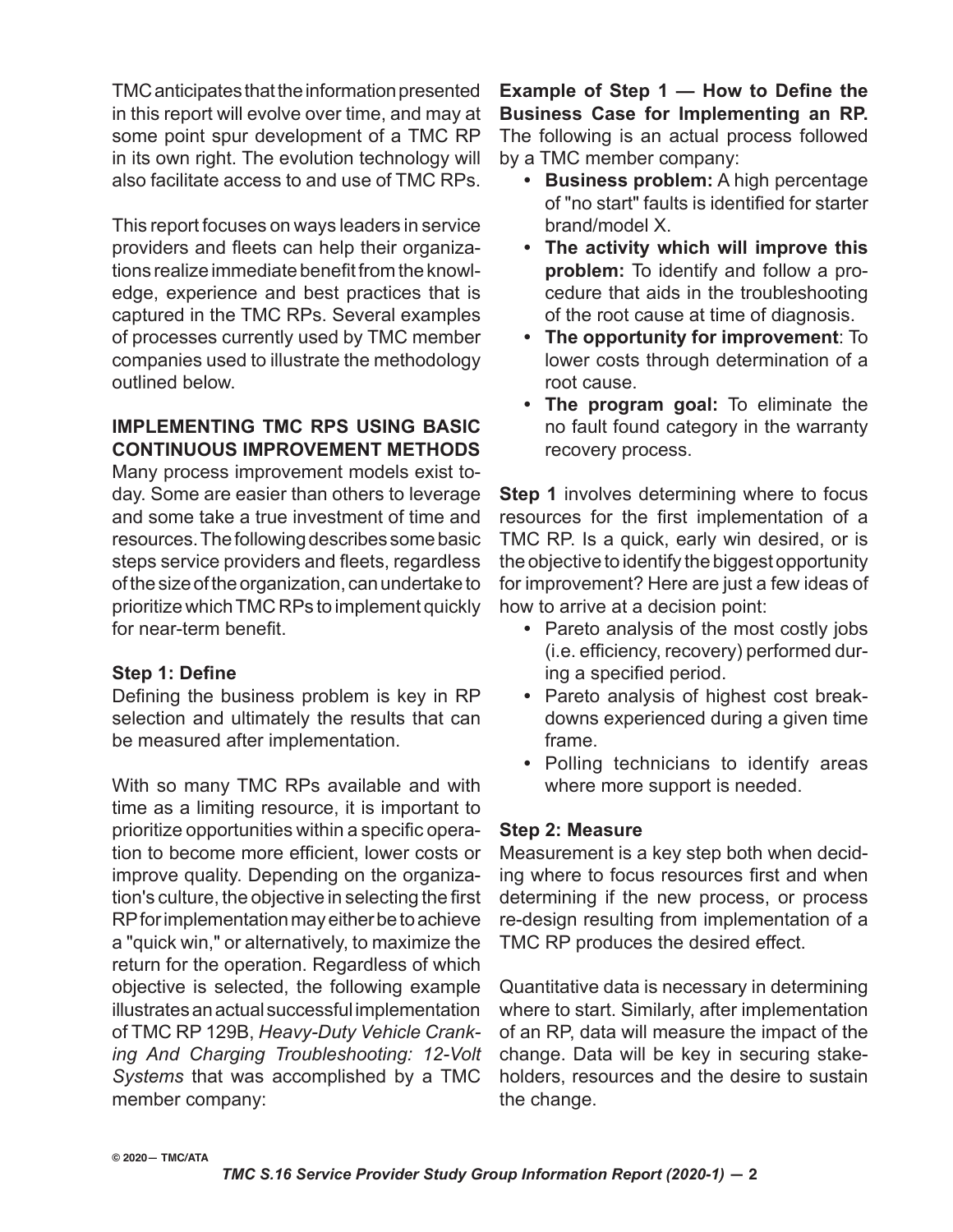**Example of Step 2 — Measurements to evaluate impact of RP implementation.**  The following were the actual measurements recorded by a TMC member company:

- **• Beginning Warranty Claim Rejection Rate:** 37 percent
- **• Measurement Post Improvement Plan Implementation:** "By the end of the first quarter after launch, we reduced our rejections from 37 percent to five percent, and moving into second quarter and thereafter our rate was 1.04 percent."
- **• Improvement:** 35.96 percent.

In this example, it was evident that implementation of TMC RP 129B quickly and effectively had the desired impact on this fleet's operation. The quantifiable improvement not only justifies the time, effort and resources of implementing, but further supports the need to ensure that use of the RP is incorporated into the company's training documents, and is made easily accessible to all related personnel.

# **Step 3: Analyze**

Analysis of the performance of a company's processes is the activity that will lead to identification of root causes of variation in those processes. Analysis provides the rationale for improvement or redesign in addition to identifying the critical defects contributing to the poor, or undesired performance. This step may involve graphical, statistical and process map analyses. While some of the process improvement models that exist utilize complex analysis tools, even some basic ones will prove helpful in this endeavor, such as in the example:

## **Example of Step 3 — Points of analysis in support of an RP implementation process.**

The following were the points of analysis used by the TMC member company in the starter case example:

**• Establish the baseline** by determining the percentage of "No Fault Found" rejected warranty claims against total warranty claims filed.

- **• Require traceability** of warranty claim to Repair Order (RO). The RO should record technicians' results for each diagnostic step and test result values where applicable.
- **• Begin monitoring** all starter warranty claims on quarterly basis and calculate "No Fault Found" as a percentage of all claims filed. Any "No Fault Found" claims per quarter should be used as a tool to reference back to the RO and analyzed to establish further areas of improvement.
- **• Continue monitoring** and establish percentage on quarterly basis. Share results with vested parties.

Analyze the data to understand the magnitude of the contribution of each root cause to the problem. It is the outputs of **step 3** that lead to the inputs of either a process redesign, or the Improve Step.

# **Step 4: Improve**

Improve is the step in the process where a company identifies, conducts trials and implements improvements to their process. For an organization operating or servicing mediumand heavy-duty commercial vehicles, TMC RPs provide the opportunity to draw upon the experience and expertise of the leading peers from engaged and successful businesses in the industry. This saves a company considerable energy and resources in identifying the best practices in the industry, facilitated greatly by membership in TMC which provides easy access to and the ability to peruse TMC's library of RPs.

Maintenance leadership with in each respective company, after defining the business problem and what improvements are sought, should then identify the TMC RPs best suited to help with the improvement efforts.

**NOTE**: The current TMC *Recommended Practices Manual* is accessible by all TMC members (an individual-based membership) on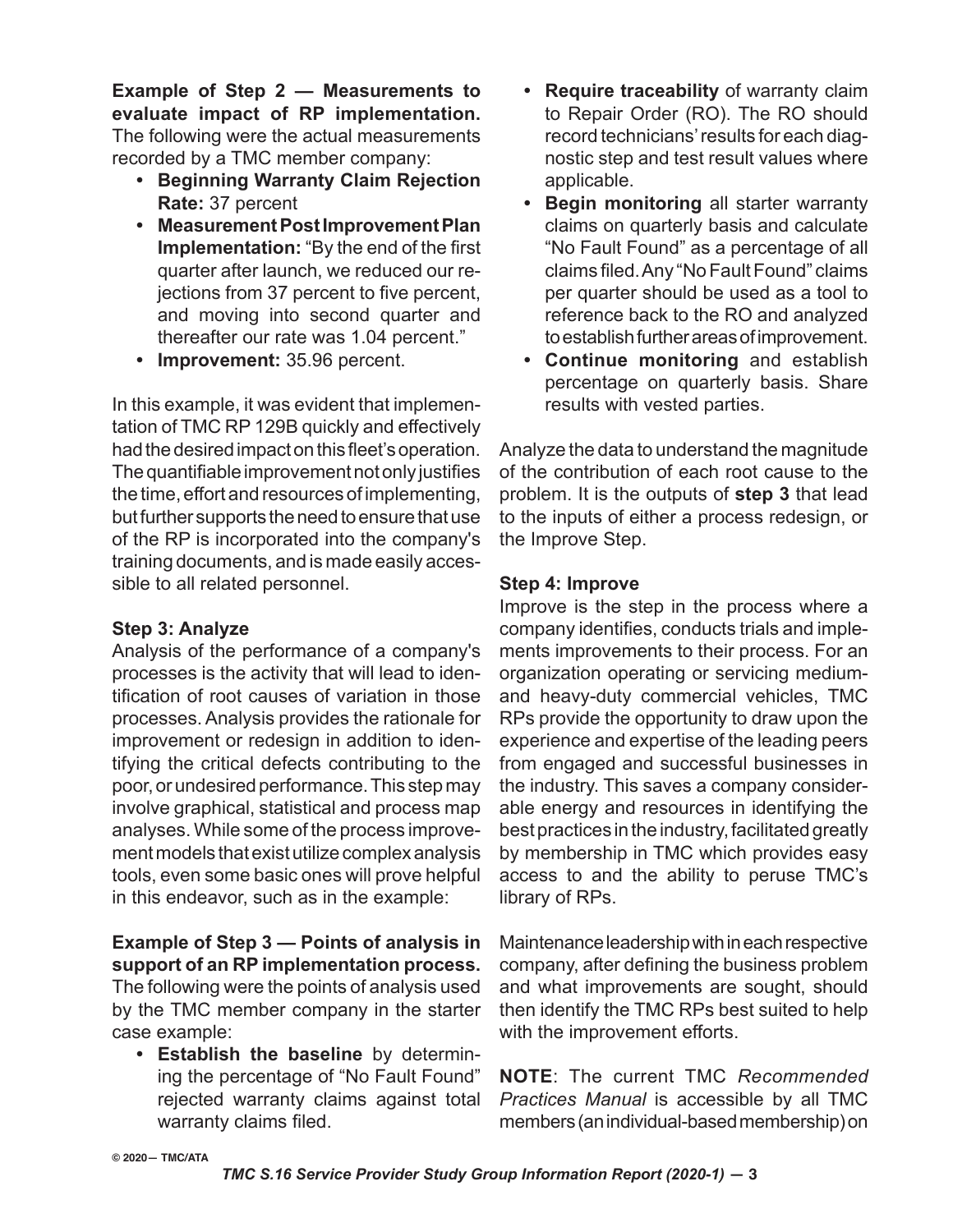the Council's online community, TMC Connect, at http://tmcconnect.trucking.org/tmclibraries/ newrplibrary via protected PDF documents.

RPs can be circulated within the company, or can be accessed by anyone in the company through purchases of additional memberships, purchases of single-user RP Manuals (print, CD, online) or a corporate multiuser license. Once proven successful, RPs can be integrated into the company's training procedures. The task of researching and identifying relevant TMC RPs is best performed by maintenance leaders within their organizations who are active members of TMC and take part in TMC meetings and the RP development process.

**Example of Step 4 — Discussion of TMC RP Used For Performance Improvement.** The following is discussion related to the applicability of the TMC RP selected by the company in the case cited above:

- **• Maintenance performance improvement.** Examination of TMC RP 129B shows a best practice diagnostic sequence for identifying and correcting a starter problem. The diagnostic procedures were adopted, taught and implemented at each Maintenance facility. Monitoring of warranty claims over time and the rejection rate became a measure of success in implementation, or the need for "tweaking" of training. Having a defined diagnostic sequence provided valuable insight on perceived problem "No Start" versus actual root cause of problem "low battery," "loose cable," etc. This allowed for utilizing the best practices in RP 129B as a guideline for a requirement to provide a vehicle electrical specification in requests for future vehicle suppliers, further reducing the variables leading to "No Fault Found."
- **• Spec'ing and pilot verification process improvement.** In addition to benefits provided on the maintenance side,by using a standardized testing procedure

when a starting problem occurred, the fleet used in the starter example was able to compare root cause complaint — i.e., "slow cranking" versus actual cause "excessive voltage drop in battery disconnect switch." This was the direct result of having a best practice to test the complaint against and led to writing the vehicle specifications requiring the supplier to supply a vehicle that exhibits and passes the requirements of the diagnostics outlined in the RP (i.e., "The vehicle charging and starting circuit shall comply with the voltage drop standards outlined in TMC RP 129B.").

## **Step 5: Control**

Control is the step in the redesign of processes whereby an organization creates a plan to ensure that the gains realized in the first steps continue. Monitoring improvements by using the reporting tools available, and updating company procedural documents (e.g., training materials, process handbooks, and the like) are recommended actions during this phase.

# **RP ACCESS FOR USE ON THE JOB**

As mentioned in the introduction, many of TMC's RPs are technical in nature, designed for troubleshooting or routine maintenance. The five steps outlined for a full process implementation, may not be necessary in these cases. Instead, RPs that address procedural practices are most easily implemented simply by placing them at the fingertips of the personnel in service provider and fleet operations who need them. There are three key aspects to consider when leveraging TMC's RP manuals for this purpose.

# **Management's Role and Support**

In order for personnel within service provider and fleet operations to use and benefit from TMC's RPs, those representatives from their companies who attend TMC's meetings and participate in the Council should take the lead to create an awareness of the TMC RPs. Communication and education about the work done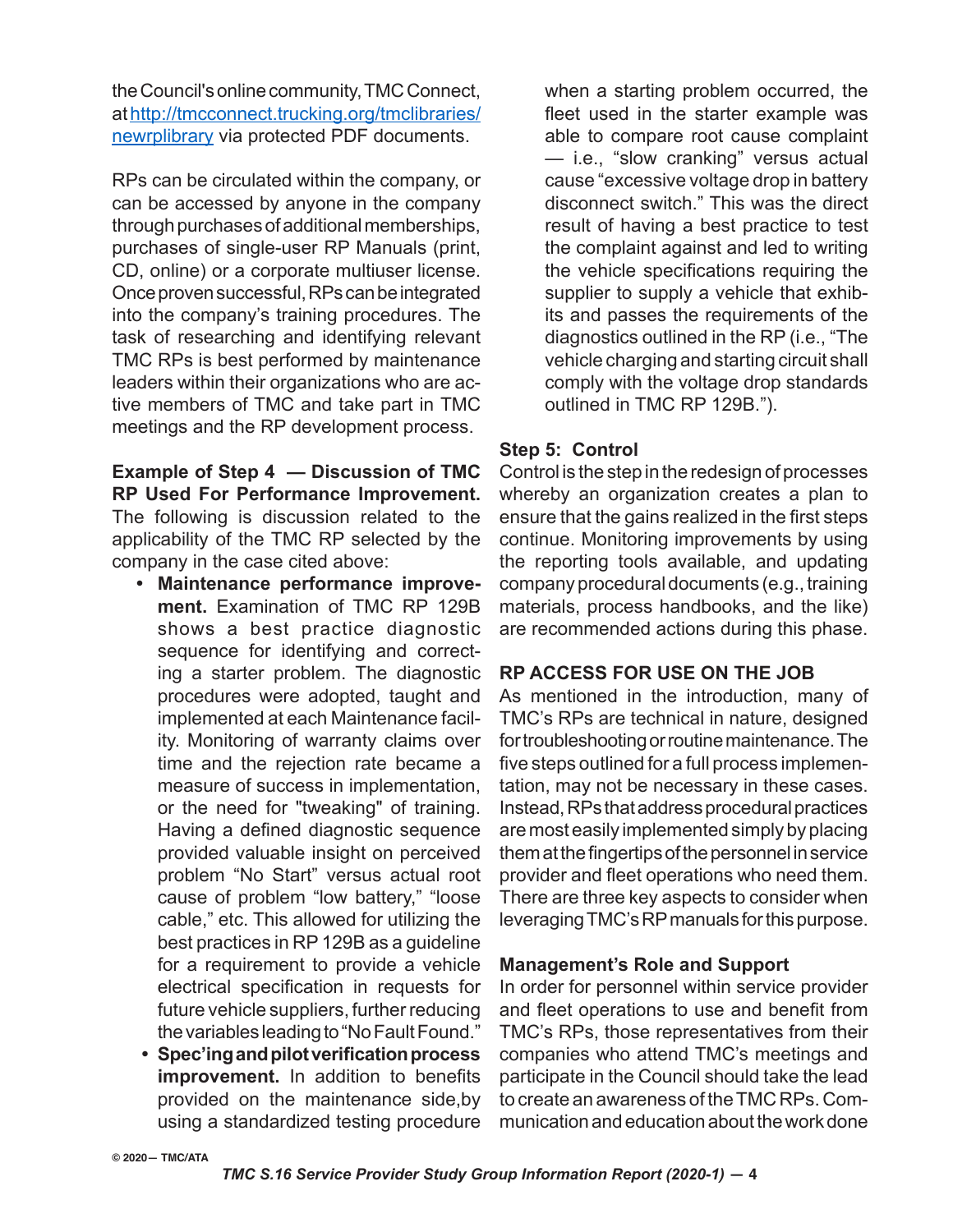at TMC is a critical first step. TMC Connect is a valuable tool to assist the organization's management in previewing the resources available to their repair and maintenance professionals. Today's maintenance team can search for what they need within a complete, index PDF file version of TMC's *RP Manual* that is accessible on TMC Connect (http://tmcconnect.trucking. org/tmclibraries/newrplibrary).

Beyond this initial awareness, management should create a work environment that reinforces the availability of TMC RPs and the role they play in betterment of the industry, illustrated in the following examples:

- **•** Providing access to TMC RPs on the shop floor.
- **•** Conduct RP focus session during morning stand-up meetings.
- **•** Inclusion of the available RPs in company internal communications.
- **•** Use of TMC RPs in company training documentation.

**Awareness Best Practice:** One fleet member of TMC shared that during their 15 minute prework communication meetings, which always begin with the topic of safety, a technician is selected monthly to discuss his/her best practices pertaining to access and use of TMC RPs. This member expressed that most times this type of information is best received when coming from a fellow technician. The goal of these technician testimonials is allow more technicians to see how TMC RPs can make their jobs easier, add quality to their work and increase their knowledge. This fleet encouraged their competitors in the National Technician Skills Competition (TMCSuperTech) to take initial lead in this activity.

#### **Ease of Access**

Individuals tend to use those tools and resources most easily available to them, especially when needed to perform a task or duty. TMC has been working to improve ways in which our industry can draw upon the value

contained in the RP manuals. In order to broaden access to and use of the manuals within member organizations,TMC also retails an multiuser enterprise solution providing a single point of access for all employee/users in the organization. For more information on ordering, please contact ATA Business Solutions 703-838-1700; 866-821-3468 (Toll-free) or http://www.ATABusinessSolutions.com.

## **Access Best Practices**

TMC members have shared these creative ways to put TMC RP information into the hands of their staff:

- **•** Conversion of TMC RP PDFs into audio files for use on smart devices (similar to audio books).
- **•** Incorporating parts of TMC RPs into a company's communications/documentation to create interest, and provide the link to the full RP.
- **•** Attaching the PDF of the pertinent TMC RP to the a labor operation in the fleet/ service provider's business system.

# **Usability**

Regardless of the access medium chosen, once personnel gain access to the RP "library," the usability of the information becomes important. Personnel supporting a servicebased operation, whether it be at a dealer (or equivalent) or fleet, manage many elements at once, requiring that they be armed with the right tools and right information when they need is critical to performing their work better and more easily.

TMC has added enhanced search and print capabilities to the online RP manuals on TMC Connect, allowing for users to find and use what they need more quickly. As technology advances, TMC is continually evaluating ways deliver RPs in a faster, more succinct way. In the near term, there are trials being conducted to showcase the most widely utilized RPs via videos on TMC's YouTube channel. In its fiveyear plan, TMC is also evaluating technology